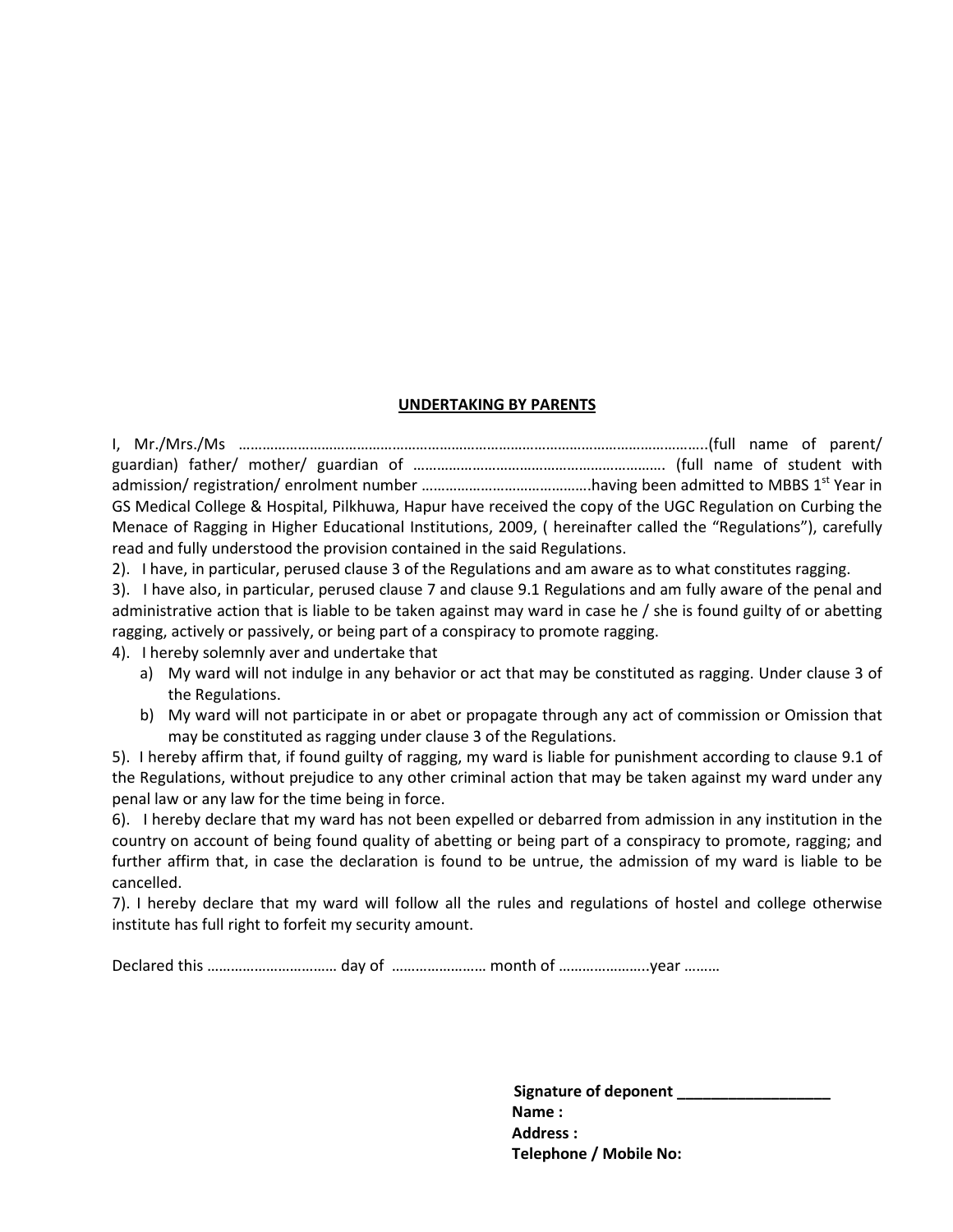#### **UNDERTAKING BY STUDENT**

I, ………………………………………………………………(full name of student with admission/ registration/ enrolment

number) S/o D/o Mr./ Mrs./ Ms ………………………………………………………………………………………..………………..…., having been admitted to MBBS 1<sup>st</sup> Year in GS Medical College & Hospital, Pilkhuwa, Hapur have received the copy of the UGC Regulation on Curbing the Menace of Ragging in Higher Educational Institutions, 2009, ( hereinafter called the "Regulations"), carefully read and fully understood the provision contained in the said Regulations.

2). I have, in particular, perused clause 3 of the Regulations and am aware as to what constitutes ragging.

3). I have also, in particular, perused clause 7 and clause 9.1 Regulations and am fully aware of the penal and administrative action that is liable to be taken against may ward in case he / she is found guilty of or abetting ragging, actively or passively, or being part of a conspiracy to promote ragging. 4). I hereby solemnly aver and undertake that

- a) I will not indulge in any behavior or act that may be constituted as ragging. Under clause 3 of the Regulations.
- b) I will not participate in or abet or propagate through any act of commission or Omission that may be constituted as ragging under clause 3 of the Regulations.

5). I hereby affirm that, if I found guilty of ragging, I am liable for punishment according to clause 9.1 of the Regulations, without prejudice to any other criminal action that may be taken against me under any penal law or any law for the time being in force.

6). I hereby declare that I have not been expelled or debarred from admission in any institution in the country on account of being found quality of abetting or being part of a conspiracy to promote, ragging; and further affirm that, in case the declaration is found to be untrue, my admission is liable to be cancelled.

7). I hereby declare that i will follow all the rules and regulations of hostel and college otherwise institute has full right to forfeit my security amount.

Declared this …………………………… day of …………………… month of …………………..year ………

Signature of deponent \_\_\_\_\_\_\_\_\_\_\_\_\_\_\_  **Name : Address : Telephone / Mobile No:**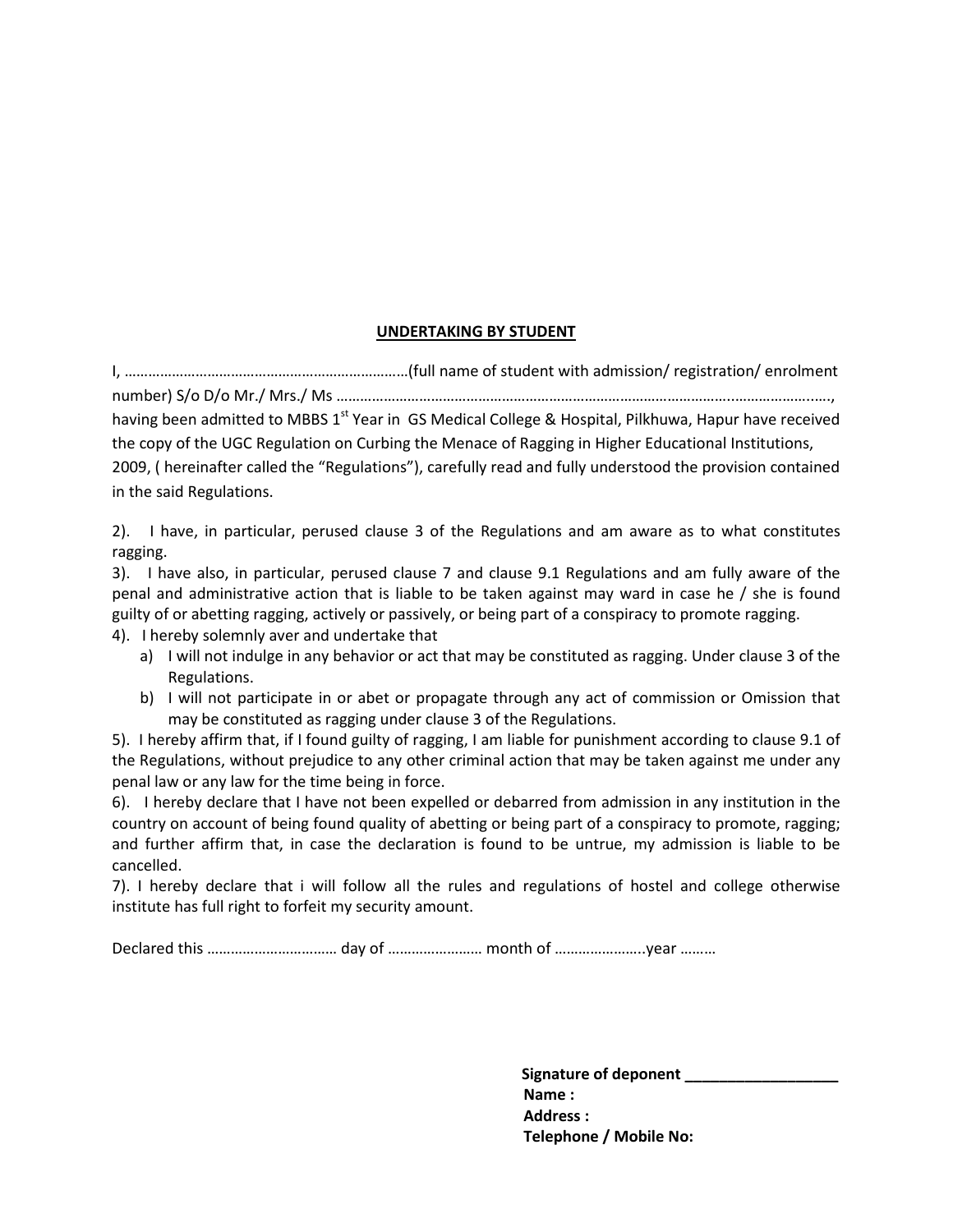# <u>शपथ – पत्र</u>

समक्षः- निदेशक, **जी.एस. मेडिकल कॉलिज एण्ड हॉस्पिटल,** पिलखुवा जिला हापुड़।

"kiFk i= vk sj l s -----------------------------------------------------iq=@iq=h@ifRu Jh--------------------------------------------------------------

fuoklh----------------------------------------------------------------------------------------------------------------------------------tuin--------------------------------

....का / की निवासी  $\overline{\chi}$ निवासनी हूँ।

मैं शपथ पूर्वक बयान करता  $\ell$  करती हूँ।

- 1. मेरा उपरोक्त नाम व पता सही है।
- 2. मैने **जी.एस. मेडिकल कॉलिज एण्ड हॉस्पिटल,** पीपलाबन्दपुर, एन0एच0–09, निकट रेलवे स्टेशन, पिलखुवा जिला हापुड, उ0प्र0)-245304, सत्र 2021-22 में एम0बी0बी0एस0 पाठ्यक्रम में नीट परीक्षा एवं काउसिंलिग प्रक्रिया के द्वारा प्रवेश लिया है।
- 3. मैं अपने प्रवेश के समय या भविष्य मे संस्था में जमा किये गये अभिलेख (छायाप्रति) के लिए पूर्ण रूप से स्वयं जिम्मेदार हूँ।
- 4. मेरे द्वारा जमा किये गये अभिलेखो मे कोई भी त्रूटि या जालसाजी पायी जाती है तो उसके लिये संस्था की कोई जिम्मेदारी नही होगी तथा संस्था मेरे विरूद्ध कोई भी कार्यवाही कर सकती है।
- 5. मेरे द्वारा विश्वविद्यालय के नियमानुसार कॉलेज मे न्यूनतम 75 प्रतिशत उपस्थिति दर्ज की जायेगी। यदि मेरी उपस्थिति 75 प्रतिशत से कम रहती है तो संस्था को पूर्ण अधिकार है कि मुझे मेरे विश्वविद्यालय परीक्षा मे बैठने से रोक सकें।

यह कि उक्त शपथपत्र में 1 से 5 तक में वर्णित सभी तथ्य सही एवं मेरी पूर्ण जानकारी में है। इसमें कोई भी तथ्य छिपाया नही गया है। ईश्वर मेरी मदद करें।

किसी भी किस्म के मतभेद अथवा वाद की स्थिति में हापुड़ न्यायलय द्वारा किये गये निर्णय मान्य होगें।

| I |  |
|---|--|

| ादनाक |     |
|-------|-----|
|       |     |
|       |     |
|       | JUM |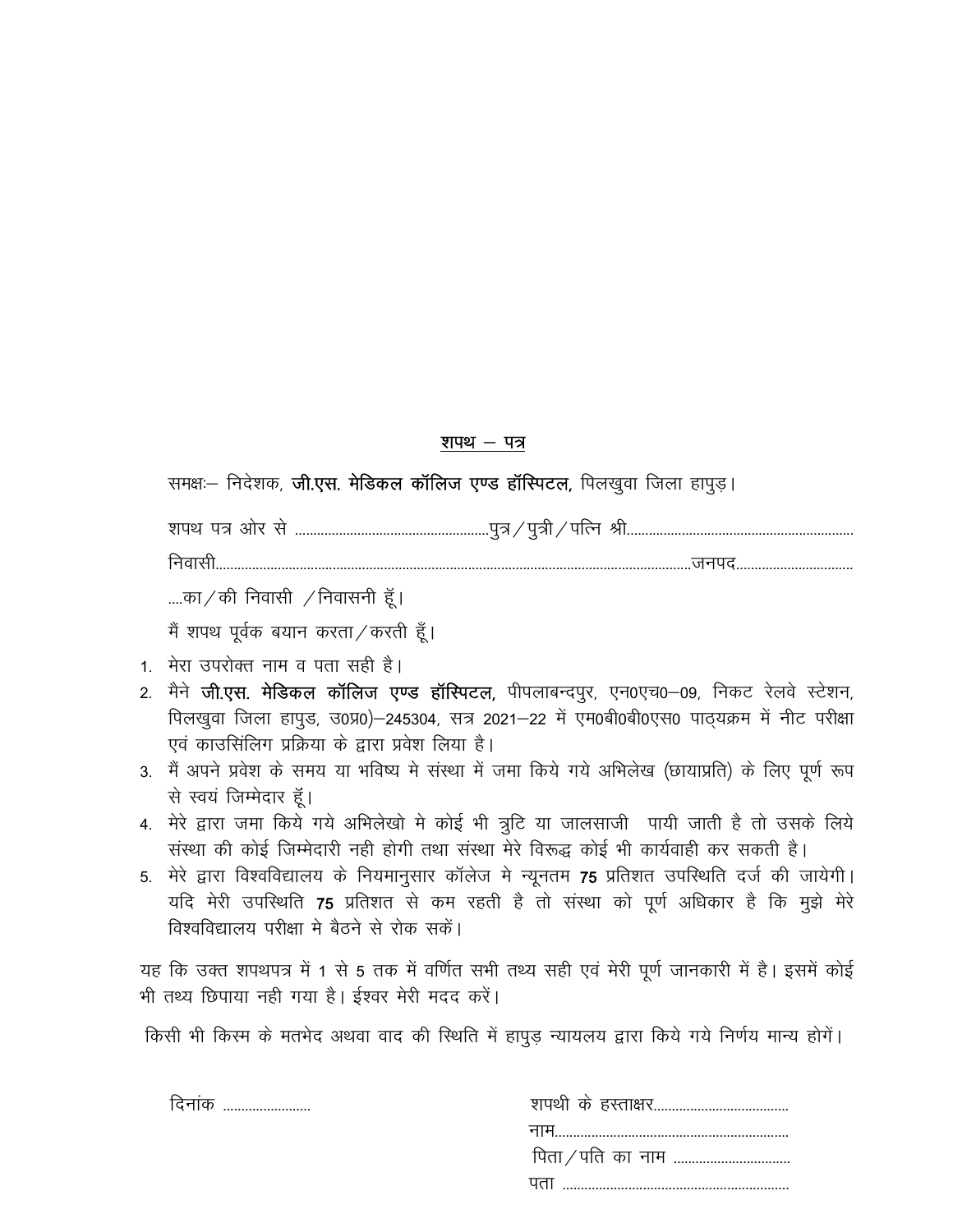## शपथ – पत्र

समक्षः- निदेशक, जी.एस.मेडिकल कॉलिज एण्ड हॉस्पिटल, पिलखुवा जिला हापुड़।

| शपथ पत्र ओर                   | ₩ | প্পৌ<br>पुत्र ⁄ ''<br>पुत्रा ∕<br>୳୲୷ |  |
|-------------------------------|---|---------------------------------------|--|
| निवार<br>$\ddot{\phantom{0}}$ |   | का<br>dol                             |  |

 $/$ निवासनी हूँ।

मैं शपथ पूर्वक बयान करता / करती हैं।

- 1. मेरा उपरोक्त नाम व पता सही है।
- 2. मैने **जी.एस. मेडिकल कॉलिज एण्ड हॉस्पिटल,** पीपलाबन्दपुर, एन0एच0–09 निकट रेलवे स्टेशन, पिलखुवा जिला हापुड ;उ0प्र0).245304, सत्र 2021-22 में एम0बी0बी0एस0 पाठ्यक्रम में नीट परीक्षा हारा प्रवेश लिया है।
- 3. मैं, समय समय पर उत्तर प्रदेश शासन द्वारा नामित प्रवेश व फीस नियमन समिति / माननीय न्यायालय द्वारा निर्धारित शुल्क व संस्था द्वारा निर्धारित जमानत राशि व छात्रावास शुल्क देने में कटिबद्ध हॅ।
- 4. मैं समय समय पर संस्था द्वारा बनाये गये समस्त नियमो को नियमित रूप से परिपालन करूंगा./ करूंगी। यदि मै संस्था के नियमों का उल्लघन करता हूँ / करती हूँ तो संस्था मेरे खिलाफ कोई भी अनुशासनात्मक कार्यवाही करने के लिए स्वतन्त्र होगी तथा मुझे वह कार्यवाही मान्य होगी।
- 5. मैं यदि भविष्य में कभी भी किसी भी परिस्थिति में हॉस्टल या संस्था छोड़ता हूँ, तो भी संस्था को सम्पूर्ण पाठ्यक्रम का शुल्क ( संस्था का शैक्षिक शुल्क, छात्रावास शुल्क) दूंगा / दूंगी अन्यथा कि दशा मे संस्था मेरे खिलाफ कोई भी कार्यवाही कर सकती है।

यह कि उक्त शपथपत्र में 1 से 5 तक में वर्णित सभी तथ्य सही एवं मेरी पूर्ण जानकारी में है। इसमें कोई भी तथ्य छिपाया नही गया है। ईश्वर मेरी मदद करें।

किसी भी किस्म के मतभेद अथवा वाद की स्थिति में हापुड़ न्यायलय द्वारा किये गये निर्णय मान्य होगें।

| दिनांक |                       |
|--------|-----------------------|
|        | नाम……………………………………………… |
|        |                       |
|        |                       |